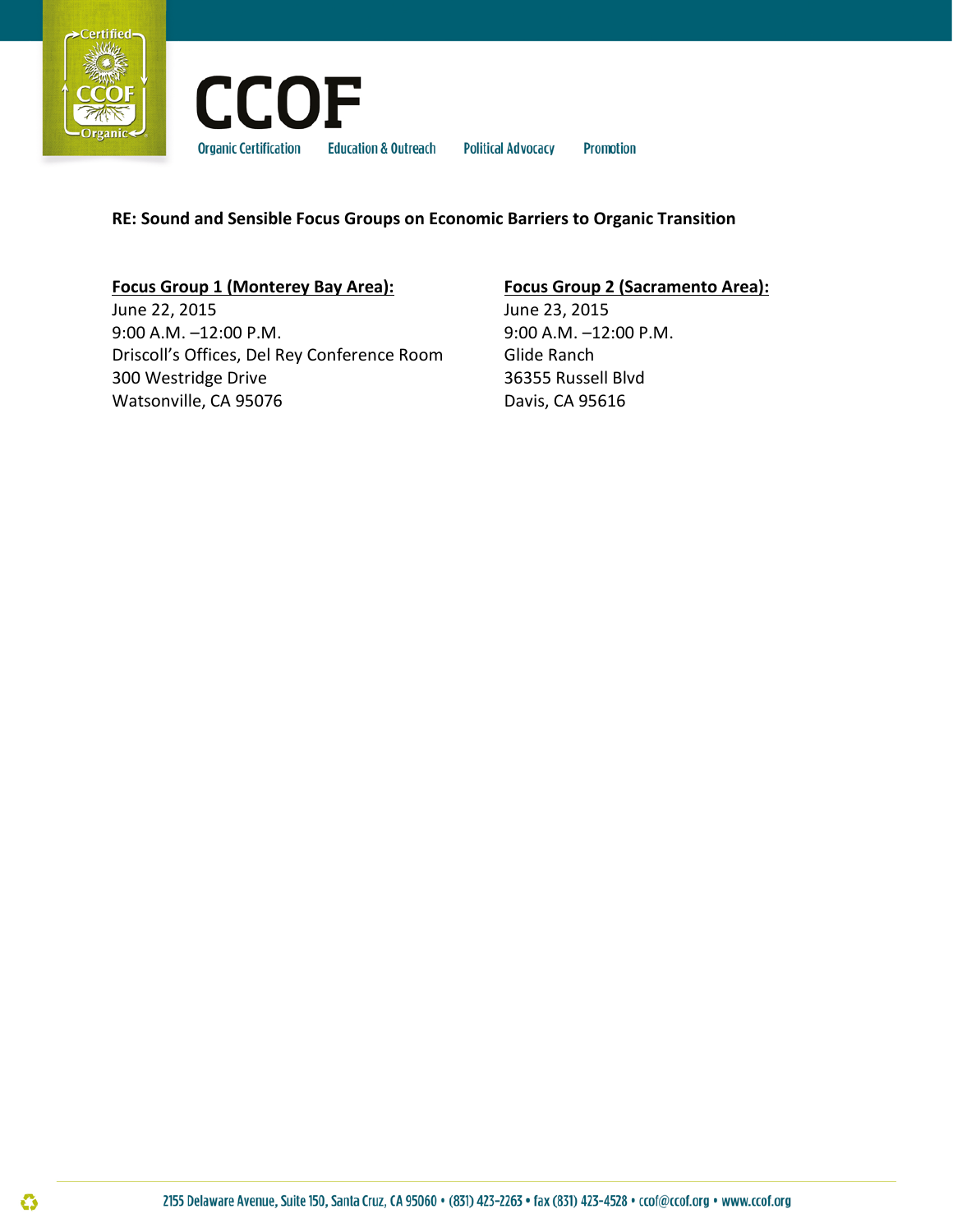### **AGENDA**

### **9:00 AM: Welcome & Opening Remarks**

- Cathy Calfo welcomes participants; gives overview of the Sound and Sensible contract (including the scope, purpose, and outcome of the focus groups); introduces facilitator, Mark Lipson, and focus group coordinator, Kelly Damewood.
	- o *Goals: Participants understand that the focus groups are funded by the U.S. Department of Agriculture (USDA) and documentation of the group discussions will be in the public domain; participants understand that USDA-NOP support for bringing key stakeholders together to discuss and prioritize specific economic barriers to organic transition is an important development for advancing the conversion of existing agricultural land to organic; participants understand that Mark Lipson will facilitate the discussion.*
- Kelly Damewood outlines the purpose of the day's discussion, focus, and outcomes.
	- o *Goals: Participants understand that growth in demand for organic continues to outpace growth in supply; participants have helpful information, statistics, and data on this imbalance; participants understand that the focus of the discussion is two-fold. First, the group will identify and validate specific economic barriers to the conversion of existing agricultural land to organic. Second, the group will brainstorm solutions and recommendations to address economic barriers. The recommendations may include subsidy, regulatory, and private industry reforms. Participants understand that CCOF will document the discussions and use the information gathered to prioritize and implement projects which address specific barriers to transition. CCOF will also share the documentation with the USDA, and the information will be in the public domain.*

## **9:15 AM: Facilitator & Participant Introductions**

- Mark Lipson makes his opening remarks, explains how he will facilitate, and lays ground rules.
	- o *Goals: Participants learn about Mark's experience and interest in organic transition; participants understand how the discussion will proceed; participants understand basic ground rules, such as not disparaging people's ideas.*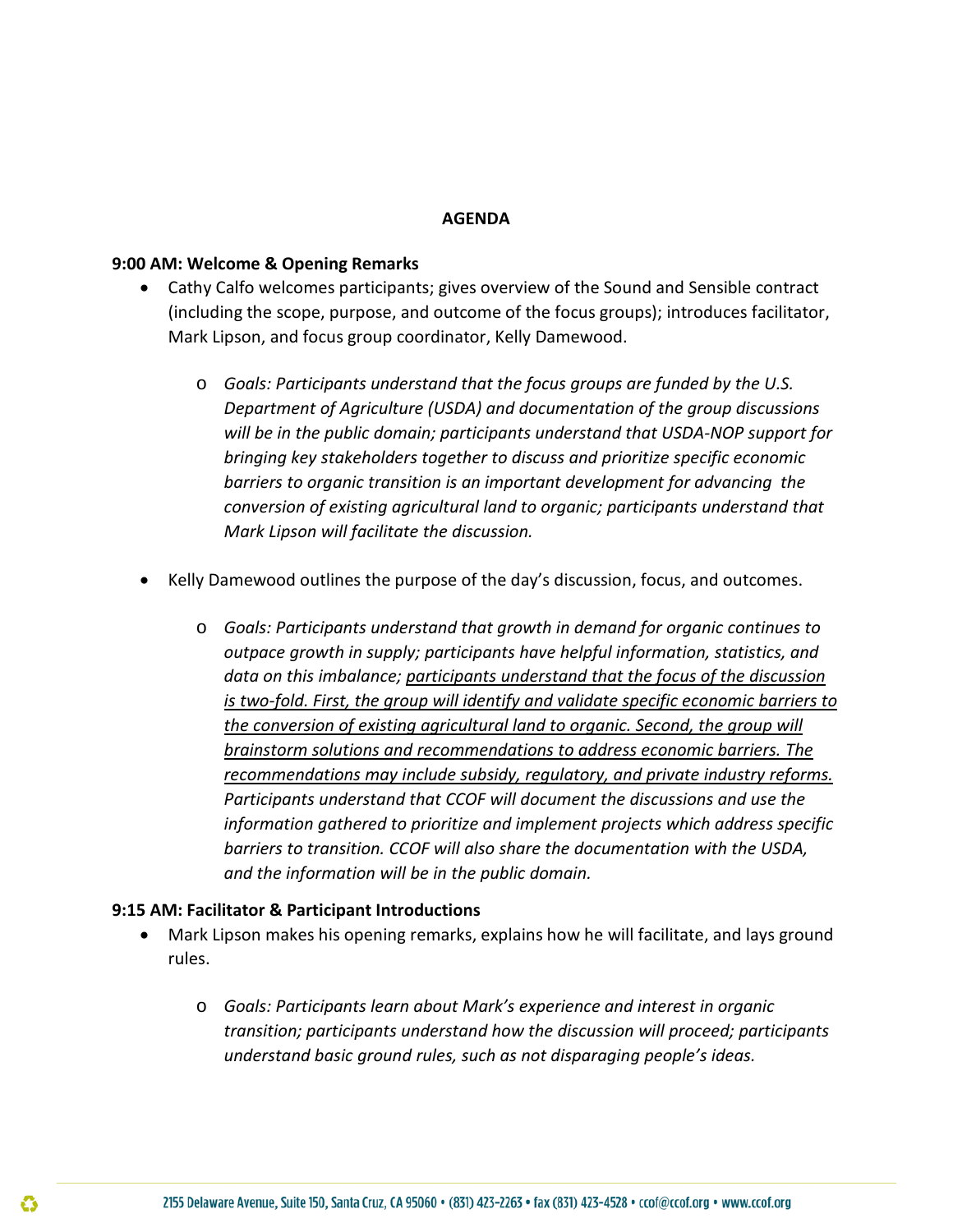- Participants introduce themselves.
	- o *Goal*: *Participants have the opportunity to explain their work, as well as their interest in, and commitment to, the focus group outcomes; participants begin to understand who is in the room and how to work with one another.*

## **9:30 AM: Identify Challenges to Transition**

- Mark Lipson sets forth challenges to transition.
	- o *Goals: Jumpstart the conversation by laying out pre-identified economic challenges to transition; present the economic challenges as Problem Statements, e.g. "The lack of markets for rotational crops is a significant obstacle to transition."*
- Group participants validate identified challenges.
	- o *Goals: participants identify strengths and weaknesses in the Problem Statements, e.g. what rings true for them? What would they change about the Problem Statements? What, if any, problems are missing?*
- Group participants prioritize Problem Statements
	- o *Goals: Identify opportunities within group Problem Statements or note overlapping issues. Revise the list of Problem Statements accordingly. Rank the Problem Statements based upon urgency, impact, and solvability, e.g. what economic challenges must we address first? What economic challenges have the most realistic, attainable solutions?*

### **10:00 AM: Review Existing Efforts to Overcome Challenges to Transition**

- Organizations such as the Organic Trade Association (OTA), and companies such as Wild Oats give 5-10 minute overviews of their existing efforts to support organic transition, followed by a 5 minute Q & A per presentation.
	- o *Goals*: *Acknowledge and better understand existing efforts to support organic transition; learn from other experiences, e.g. what is working? What is not working? Correlate these presentations with the Problem Statements.*

### **10:45 AM: Brainstorm Solutions and Opportunities**

• Mark Lipson recaps high priority challenges and existing efforts.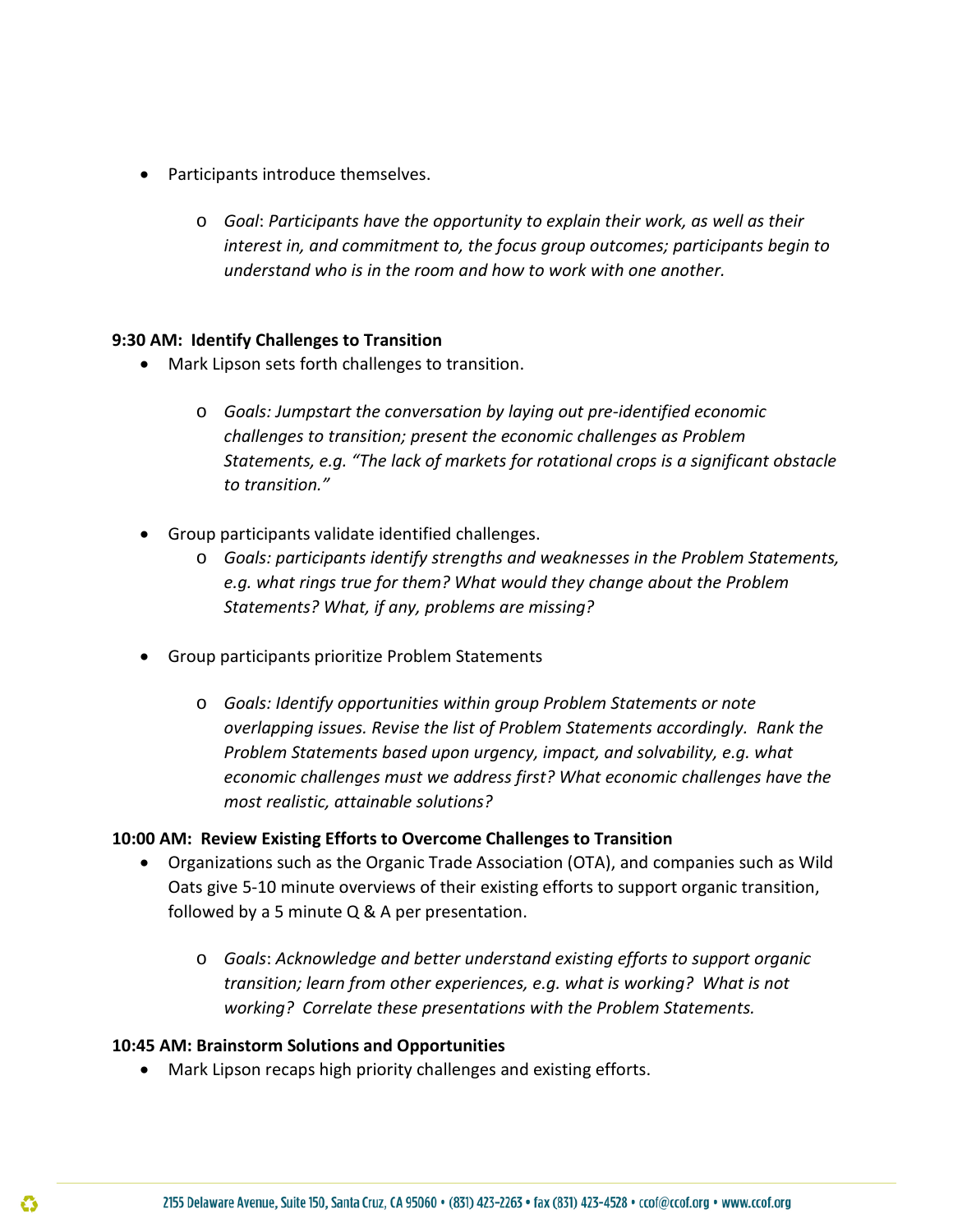- o *Goals: Remind the group of the high priority Problem Statements, giving Mark the opportunity to draw connections and note progress thus far.*
- Mark Lipson facilitates discussion on solutions. Kelly Damewood assists with organizing ideas.
	- o *Goals: Give participants the opportunity to recommend solutions and ideas for moving forward; organize the ideas into categories such as subsidies, regulations, and private incentives for easy reference.*
- Mark Lipson facilitates discussion on recommendations.
	- o *Goals: Frame ideas on solutions as recommendations; identify top priority recommendations and areas of overlap or opportunities to coordinate efforts; note which Problem Statements may lack practical solutions and recommendations.*

# **11:45 AM: Wrap Up & Next Steps**

- Mark Lipson recaps the discussion.
	- o *Goals: Mark has the opportunity to draw connections and note highlights; participants understand the progress they have made as a group. Distinguish between progress on Problem Statements vs. progress on recommendations.*
- Group validates Mark Lipson's recap.
	- o *Goals: participants add ideas or thoughts to Mark's recap; participants feel confident that their discussion was well documented and well understood.*
- Kelly Damewood explains next steps.
	- o *Goals: participants understand that the content of their discussion will lead to outcomes; participants are alerted to future opportunities to work with CCOF on organic transition.*
- Final acknowledgements and goodbyes.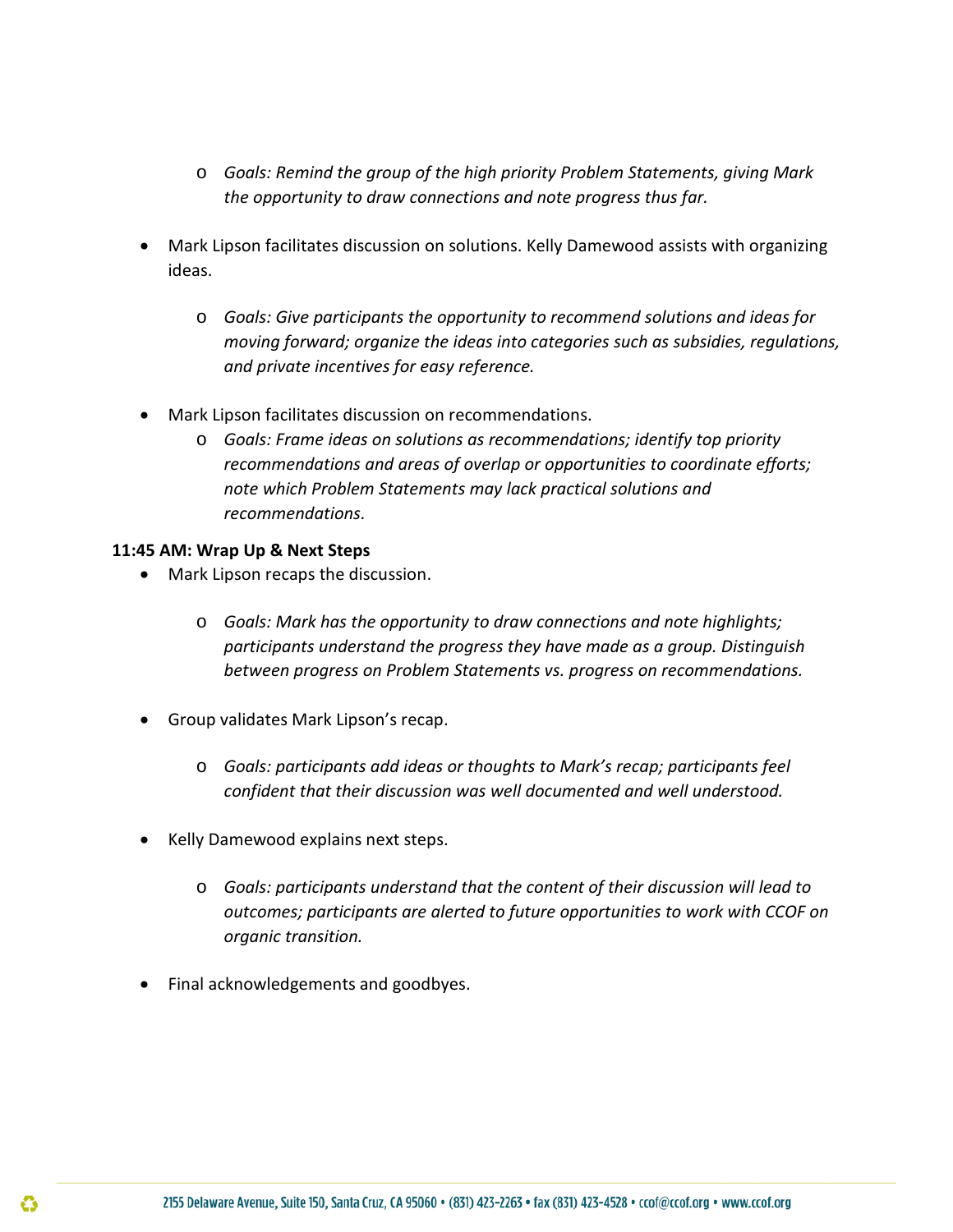# **DISCUSSION QUESTIONS**

*The following questions are prompts that the facilitator may reference to ensure a complete, robust discussion of economic barriers to organic transition.* 

### **Questions to Facilitate Introductions**

- 1. Do you have experience converting non-organic agricultural land into organic production?
- 2. Besides land transition, what other work have you done with organic transition? For example, have you explored options for labeling products sourced from land in transition?
- 3. Do you operate or work with both non-organic and organic production? What are the reasons for operating both non-organic and organic?

## **Questions to Set the Scope and Focus**

- 4. How are economic challenges different than other challenges to organic transition?
- 5. Is it imperative to discuss economic challenges? Why?
- 6. What can we achieve through a focused discussion on economic challenges to transition?
- 7. What is the benefit of bringing together different stakeholders to discuss organic transition?

## **Questions to Determine Existing Challenges**

- 8. What economic challenges to organic transition exist today?
- 9. Based on your experience, do you foresee new or developing challenges to transition? If so, what challenges may develop in the next 5 years? 10 years? 20 years?
- 10. How do the economic challenges to transition relate to one another? Do some challenges overlap? What challenges should be discussed together? Separately?
- 11. What are the highest priority challenges, e.g. what challenges must we address first? Why? What are the lowest priority challenges?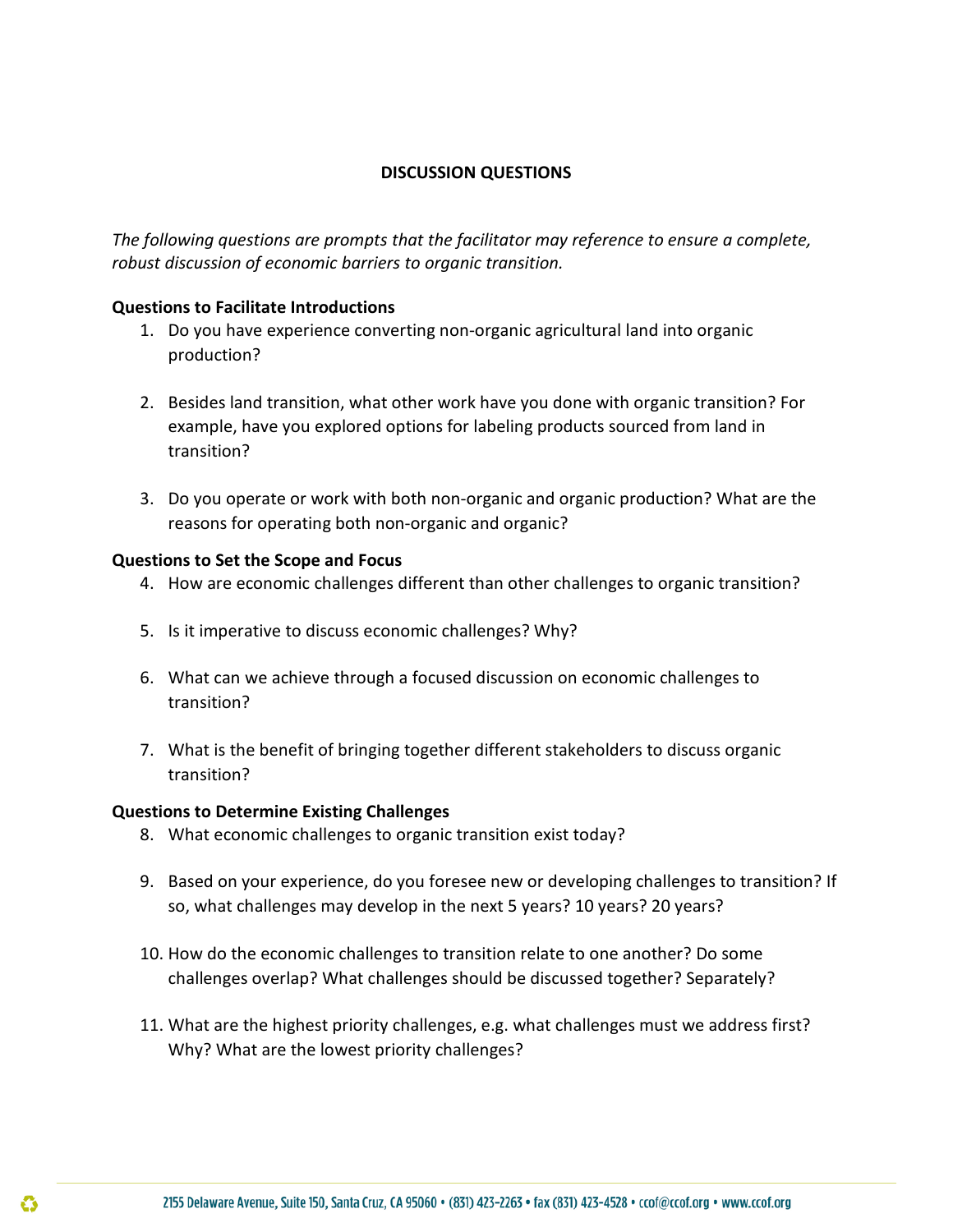- 12. What are the most complicated challenges? What factors make a challenge more or less complicated?
- 13. How should we categorize existing challenges? For example, we can categorize challenges under the following categories: regulatory hurdles, lack of subsidy support, lack of private industry incentives, and lack of access to resources and organic education. Do other categories exist? Which challenges fall under more than one category?

### **Questions to Evaluate Existing Transitional Efforts**

- 14. What existing federal or state subsidies support organic transition?
- 15. What are organizations like the Organic Trade Association (OTA) doing to support organic transition? What works? What does not work?
- 16. What are organic certifiers doing to support organic transition? Have they made efforts in the past that have not been successful? What works? What does not?
- 17. What are private companies doing to support transition? What models are working and why?
- 18. What challenges do handlers and processors face as they try to source organic domestically?
- 19. What actions are handlers and processors doing to increase their ability to source organic?
- 20. What efforts have retailers made to support domestic organic production?
- 21. What resources exist for producers interested in converting land to organic production?
- 22. What data on organic transition exists?
- 23. What kinds of data do we need to better support organic transition?

### **Questions to Stimulate Recommendations**

- 24. What improvements to existing subsidies could better support organic transition?
- 25. Do other subsidy sources exist that could support organic transition?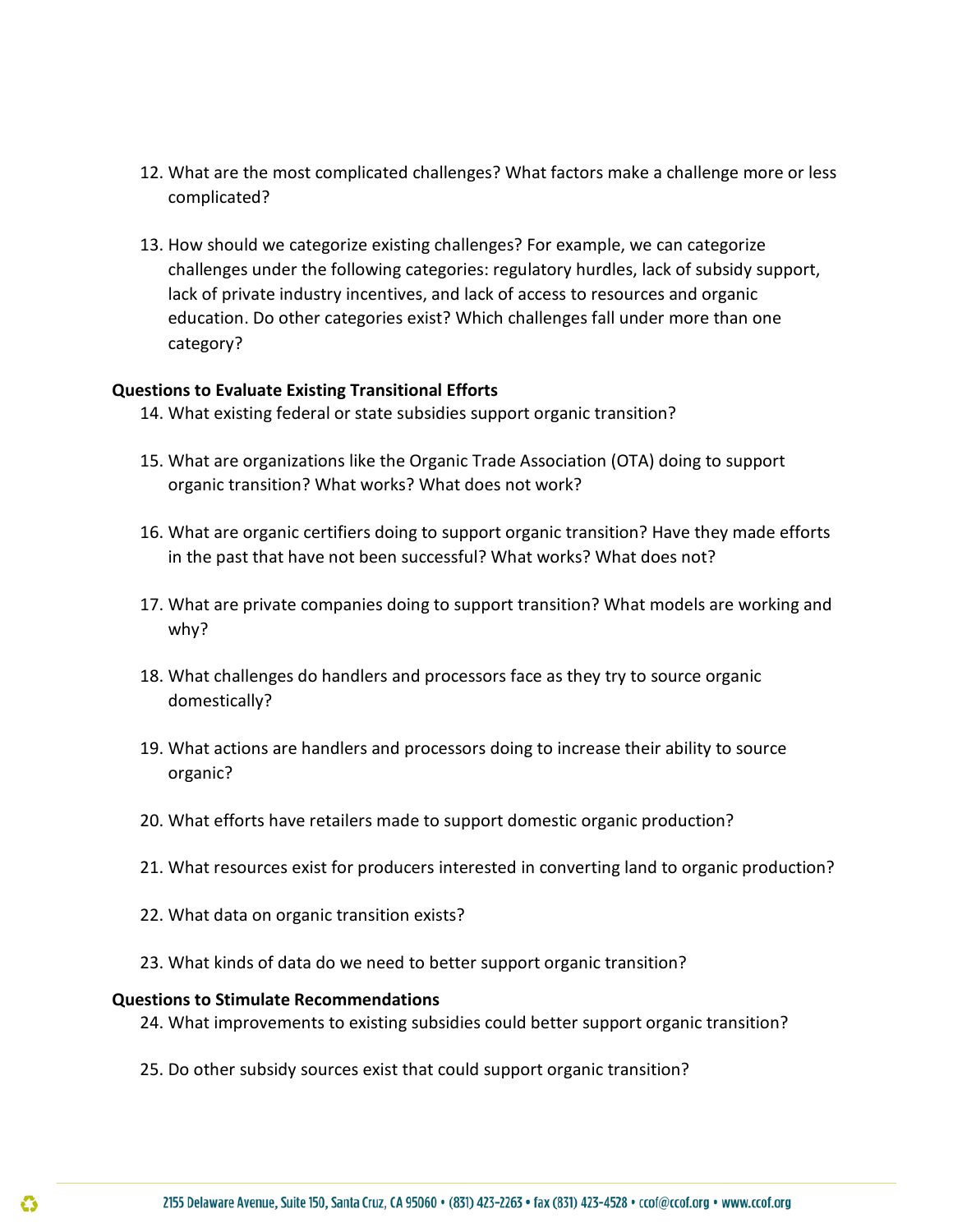- 26. What improvements to the National Organic Program (NOP) could better support transition?
- 27. Besides NOP, what other federal regulations could be clarified or improved?
- 28. What type of state regulations could be clarified or improved? For example, could we improve the way fees are assessed for the California State Organic Program?
- 29. What recommendations can we make to improve existing private efforts to support organic transition?
- 30. What can organizations like OTA and CCOF do to support private efforts?
- 31. What sort of recommendations might address more than one challenge?
- 32. Should some challenges be addressed in tandem? Why?
- 33. What solutions do you recommend pursuing in the next year? The next 3 years? 5 years? Why?

### **Questions to Guide Next steps**

- 34. What are your short and long term plans related to organic transition?
- 35. What short and long term actions do you recommend for CCOF?
- 36. How would you like to see the documentation of this discussion used in the future?
- 37. What did you like about the format of today's discussion? What could be improved?
- 38. Are you interested in future focus groups related to organic transition?